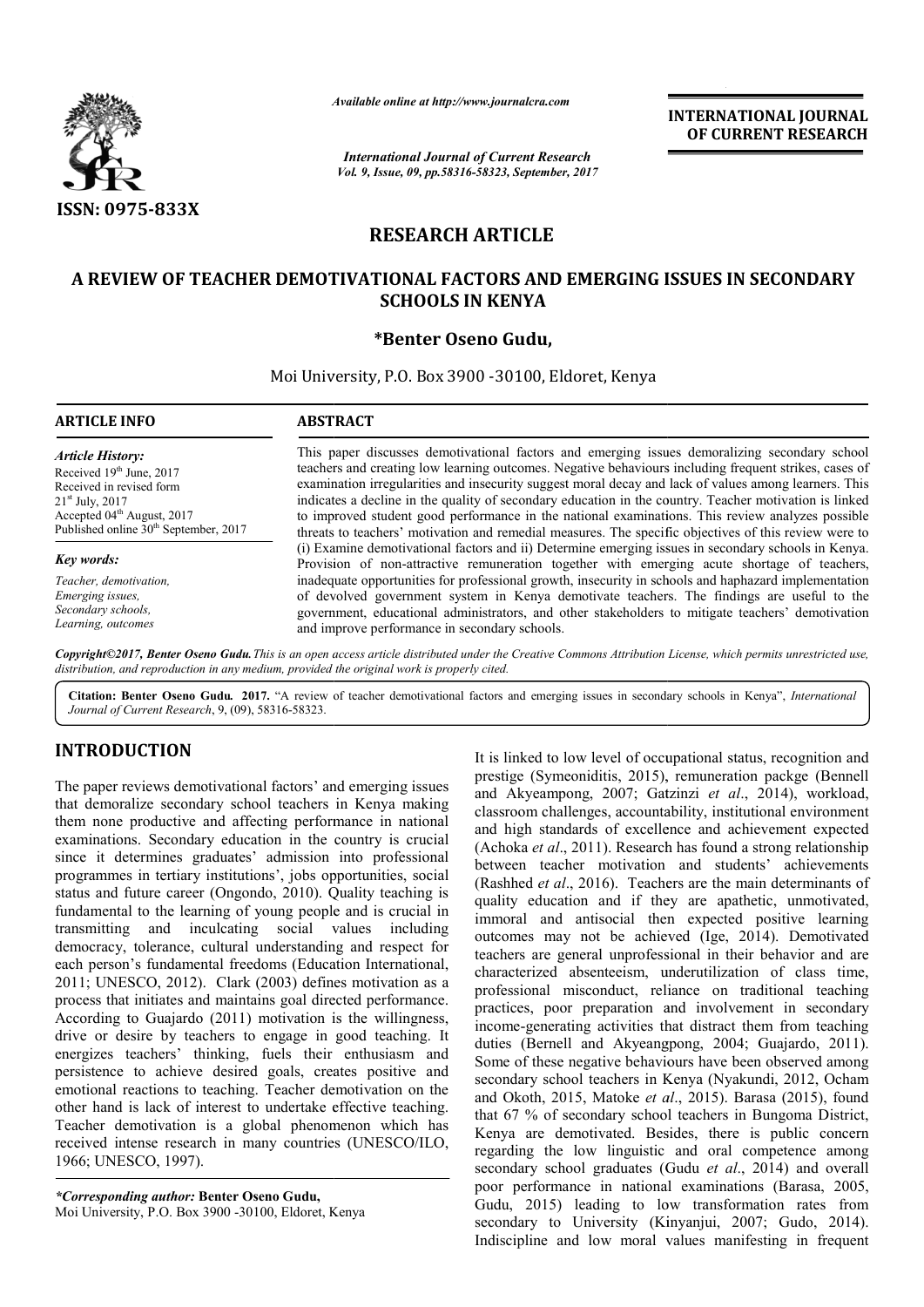strikes, burning and destruction of school properties, and increased cases of examination irregularities have been linked to declining quality of education and teacher morale (Anon., 2016; Aullo, 2004; Abuya *et al*., 2015). However, minimal effort has gone in analyzing emerging trends in teacher demotivation in the country. The emerging issues such as rapid expansion in the number of secondary schools without concomitant increase in the number of teachers (KIPPRA, 2007; Getange, 2013) and recently introduced free tuition in secondary schools but with inadequate funding which sometimes are disbursed late (Adan and Orodho, 2015; Chesek and Mugalavai, 2012). Other factors include growing insecurity in parts of the country leading to poor teacher distribution and high workload of teachers in some parts of the country (Kirui *et al*., 2016), and unsatisfactory teacher management and administrative challenges brought about by haphazard implementation of national and county governance structures based on the Kenya Constitution (Mulwa *et al*, 2011). These emerging issues could be detrimental to the current learning outcomes and far reaching consequences to education in the future. This is especially true for the Kenyan education system which is heavily examination oriented and requires that learners score highly in the Kenya Certificate of Secondary Education (K.C.S.E) to enter competitive programmes in the universities (KIE, 2002; Ongondo, 2010; Bennell, 2004). Despite all these challenges, there is little information on the strategies the government has put in place to mitigate teachers' demotivation and emerging issues. Thus, the review was carried out to: (i) examine demotivational factors and ii) determine emerging demotivational issues for secondary school teachers in Kenya.

## **Demotivational Factors**

The review discusses demotivational factors under seven major themes including inadequate remuneration, lack of involvement in decision making process, inadequate professional development opportunities, inadequate instructional resources, low recognition, responsibility and appreciation, low professional status and poor work environment. It focuses more on understanding the gap between theory and practice and how emerging factors currently influence teachers' morale in secondary school in Kenya. In addition*,* the effect of confounding factors such as school contexts, public or private sponsorship, cultural practices, school's mission and vision on teachers' motivation are examined.

#### **Inadequate Remuneration**

Researchers globally rate attractive remuneration strategy as number one motivator particularly for those working at low level. Better remuneration is emotionally fulfilling and minimizes workers worries and financial commitments (Hannum *et al*, 2011; Kariuki *et al*, 2014). In the context of this paper, remuneration is defined as a reward for employment in the form of pay, salary, or wage, including allowances, benefits, cash and non-cash incentives. The influence of remuneration on employees work attitude is exemplified by the research findings by Spitzer (1995) cited by Clark (2003) which indicated that slightly over 50 % of workers admitted that they only do the minimum so that they are not fired while over 80% indicated that they could work much harder if they were adequately remunerated. Thus, inadequate remuneration remain a major demotivating factor to workers including teachers. According to Salifu and Agbenyega (2013 p. 63) provision of attractive remuneration is rated first in teacher motivation. They say that:

Competitive salaries and benefits for teachers are very important in attracting and retaining high quality teachers… once teachers receive attractive remuneration, they would be satisfied with their jobs and this in turn, is tied to their work performance including involvement and commitment.

Similarly, a research done in Pakistan by Rasheed *et al* (2016) found that compensation package was the most important factor for teachers' high motivation. A teacher in their study sample said:

We need maximum bonuses, monetary rewards and salary rises to fulfill our financial needs. Just like any other profession, we dream owning a car, a home, sending our children to the top-class schools … we need appropriate compensation packages at the institution where we work (p. 108).

Similarly, teachers in Kenya are among the unhappy and demotivated public servants because of low pay (KNUT, 2015). They perceive their salary package as grossly inadequate and demanded up to 300% salary increase (Anon., 2016). Besides, Kenyan teachers feel the society should recompense them proportionate to the increased volume of work (KNUT, 2015) owing to over-enrollment because of free primary and secondary education (Kariuki, *et al*., 2015). There is a general feeling among teachers in Kenya that the number of salary reviews were limited and if done, the increase is so little that it does not have significant impact on teachers' financial needs (Ombunya, 2015; Huma, 2014). They argue that the difficult economic times wipe their meagre pay income immediately it is received. This creates persistent expression of dissatisfaction manifested in frequent industrial strikes especially those in public schools (Marakia, 2014). According to Koross (2012), Kenya has experienced over ten national teachers' strikes demanding salary increment through their labour unions KNUT and Kenya Union of Post Primary Teachers (KUPPT).

Apart from low salaries, teachers' dissatisfaction also arises from inadequate and differential provision of non-salary incentives including allowances, bonuses, security, housing and food programme among schools (Huma, 2014 According to Musungu *et al*, 2008), some Principals of secondary schools in Kenya employ some of these non-monetary rewards to enhance teacher motivation. Besides, self-help welfare community services Guajardo (2011), such as microfinance groups, child care, and other income generating activities have also been employed to motivate teachers. Low remuneration package to teachers does not only result in frequent strikes which has negative effects on quality of education but also high attrition and loss of motivation. In total, governments and other stakeholders should regularly review teachers' salary while paying attention to non-salary incentives as well to keep pace with inflation trends to enhance teachers' motivation for good performance.

## **Inadequate involvement in Decision Making Process**

Decision making is an important process which helps secondary schools to realize their objectives. Inadequate or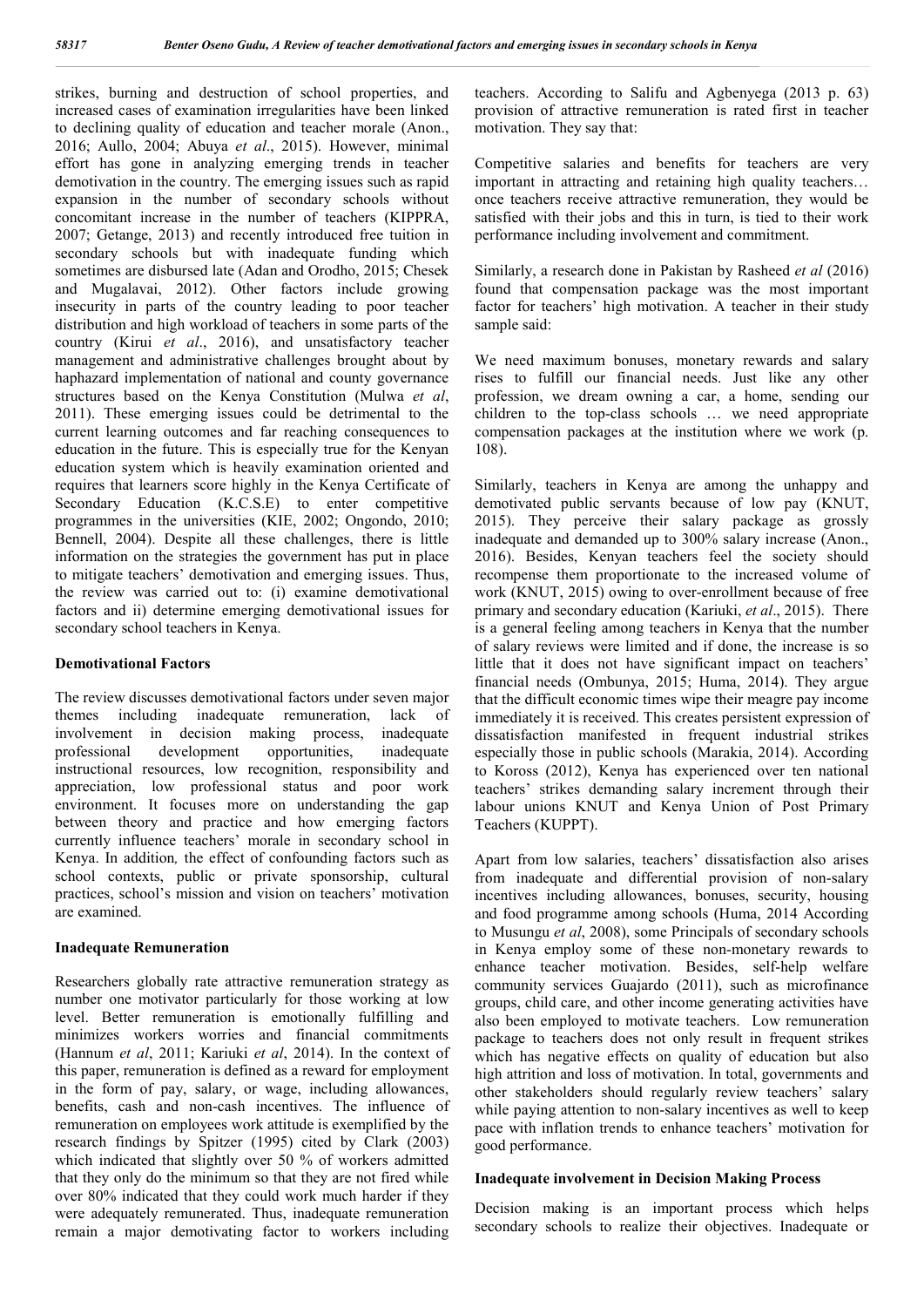non-inclusion in the process demotivates teachers (Kumbi, 2015). Teachers record high motivation when they are involved in decision making or are consulted on decisions that involve their work (Salifu and Agbenyega, 2013; Ige, 2014).

Adie *et al*. (2008) reported that the need for autonomy is fulfilled in most people when they see themselves as the origin of choices and decisions. Therefore, good leadership should be participatory and enhance autonomy, respects other peoples' perspectives and choices. According to Kinyanjui and Orodho (2014) the use of democratic leadership styles, involving teachers more in decision making process enhances their motivation and thus leads to better curriculum implementation and high academic achievement by their students. Researches in Kenya indicate that some Head teachers and Principals do not involve teachers in decision making. In some cases, the school administrators made critical decisions touching on policy implementation and administrative matters without consulting teachers (Lisanza, 2011). According to Kumbi (2015) and Mwaluko *et al*. (2009), teachers are least involved in issues related to general school administration. Similarly, a research done in Nigeria by Ige, (2014) indicated that largely teachers are not involved in decision making. He reports that:

A high proportion of school managers are high-handed and autocratic in their dealings with teachers which really demotivate teachers…school administrators should thus involve teachers, including the youngest and the least experienced in decision making. According to Otunga *et al*. (2011) teachers are key stakeholders in matters pertaining to curriculum development and implementation. Therefore, if their perceptions are not taken care of during policy formulation there could be confusion leading to two curricular at play (Orafi and Borg, 2009) and hence the intended programme objectives may not be achieved. What is emerging is that teachers' have become more and more enlightened, inquisitive on matters of government, aware of their and hence should be involved in all aspects of school administration.

## **Inadequate Professional Development Opportunities**

Lack of professional development opportunities demotivate teachers and often cause attrition (Hannum *et al*., 2011) and poor class performance (Mwania, 2015). Owing to the dynamic nature of teaching, teachers need to acquire and adequate knowledge, skills and experience to be effective in their work and once they do so they anticipate future professional growth. Research done in Kenya by Huma (2014) indicated that teachers' training needs training in content and pedagogical preparation. This could be achieved through teacher development opportunities such as conferences, seminars and workshops which equip teachers with current trends of teaching and learning paradigms (Ige, 2014). However, according to Kenya National Union of Teachers (KNUT) (2015), there is inadequate assessment of teachers professional training needs which reduces their morale. Consequently, there is need for continuous assessment and encouragement to boost their morale (KNUT, 2015). A study done in Kenya by Matoke *et al* (2015) showed that teacher development opportunities account for 62.2% of teacher motivation. Thus, opportunity for further training and sponsorship to attend workshops and seminars is a key factor in enhancing motivation. Similarly, research by Nyakundi (2012) and Kariuki *et al*. (2014) indicated that professional training and development influences teacher morale and commitment to their duties. However, according to Barasa (2015) most secondary teachers interviewed indicated that they lacked motivation in their work because of inadequate training and development opportunities. Gathumbi *et al*. (2013) concurs that in-service training opportunities are inadequate and if provided they do not adequately meet teachers' professional development needs because they are shallow in content. A research done in East Africa by Bramwell *et al* (2014) indicated that preservice training is lacking or is of insufficient quality. The weak pre-service training opportunities do not adequately prepare teachers to have knowledge about effective teaching strategies, engage external expertise, model effective practice in teacher development activities, have peer collaboration, effective feedback and follow up in the classrooms (Kafu, 2011; Bramwell *et al*, 2014; Otunga *et al*, 2012). Studies done by Musili (2015) and Gitonga (2012) revealed that there was a significant relationship between teachers' professional development, motivation and KCSE performance. Thus, it is imperative that teachers receive quality professional training opportunities.

## **Inadequate Instructional Resources**

Instructional resources are key in successful teaching and learning (KIE, 2002; Gudu, *et al*., 2014; Mwamba, 2005; Mwaka *et al*, 2014). Research done in Nigeria by Ige, (2014) indicated that appropriate instructional resources selectively chosen and utilized enable teachers to teach better. However, many researchers have reiterated the inadequacy of instructional resources in Kenyan secondary schools (Mwamba, 2005; Gudu *et al*, 2014; Barasa, 2005; Kafu, 2011; Mwaka *et al*, 2014). The problem is more acute in small and medium size secondary schools (Makori and Onderi, 2014) where library, laboratory and sports facility including text books are in dire need (Yara and Otieno, 2010). yet a recent study by KNUT (2015) emphasized that teaching and learning resources is one of the most teacher professional need and when they are inadequate, teachers get demoralized. In general, funding of secondary school education in Kenya seems to have been neglected by the government compared to primary schools. Most of the funds have largely been directed towards meeting teachers' salaries and allowances, at the expense of development expenditures (Abaya, 215). Therefore, provision of adequate teaching and learning materials continues to be a challenge to the Board of Management, parents and communities'. This impacts negatively to quality education.

Emerging issues such as high cost of teaching and learning resources, compulsory free primary education which increased the number of secondary schools in the country to cope with large numbers of class eight graduates (Ngware *et al*., 2007: Getange, 2013) and the introduction of subsidized secondary education have had negative impact on availability of teaching resources. This concurs with research done by Gudu *et al* (2014) in Kenya which indicated that large class size, overloaded curriculum and lack of learning resources in schools demotivated teachers. There should be deliberate effort by head teachers and principals to ensure that instructional resources are provided in schools to increase teaching effectiveness and teacher motivation (Ige, 2014; Nyakundi, 2012). It is recommended that where the resources are limiting, teachers should be encouraged to use locally available materials for instance realia, resource persons, learners, magazines, news papers and charts among others (Gudu *et al*, 2014). In addition, teachers should embrace collaborative teaching, technology and reflective practice (Borg, 2006;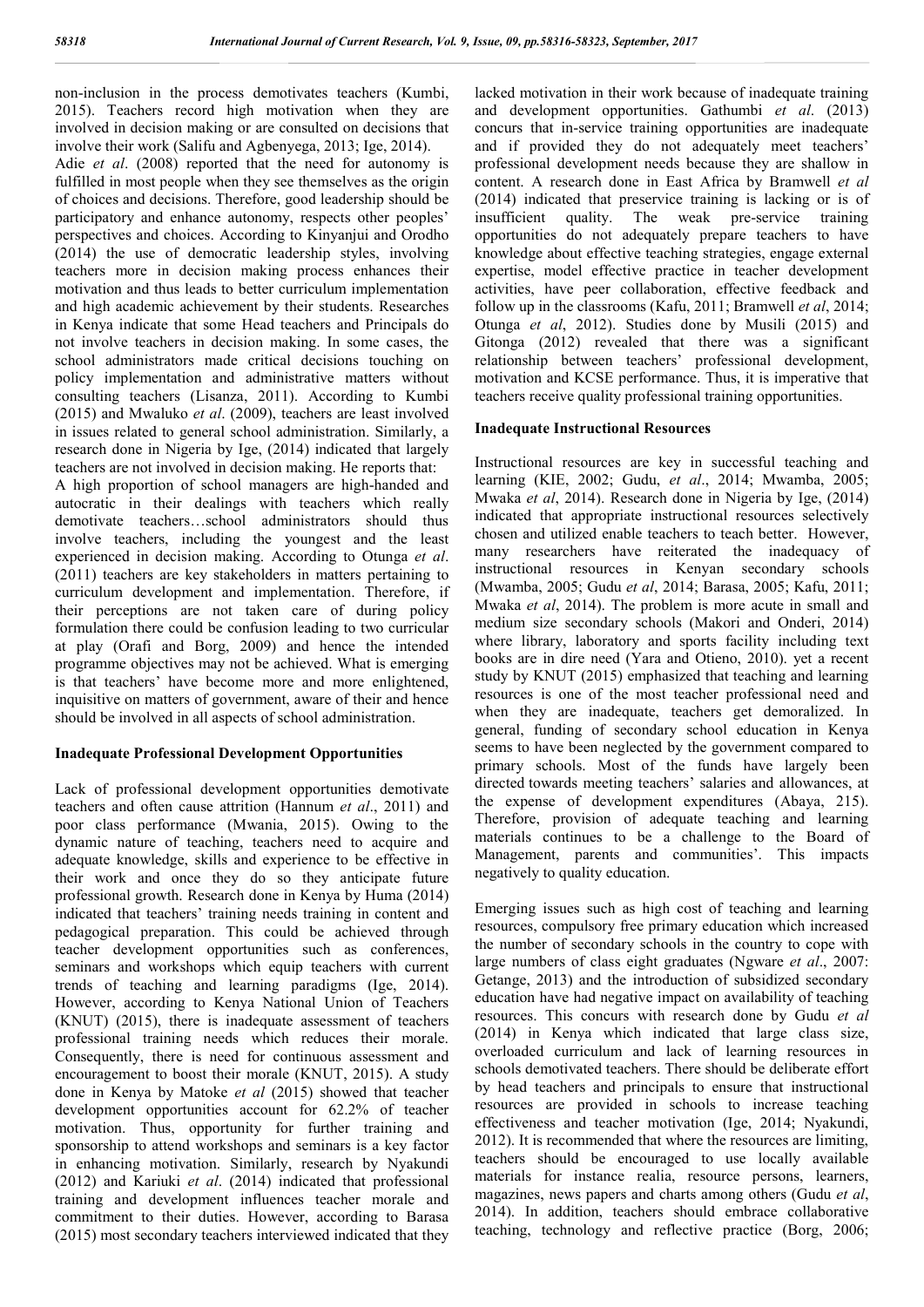Salifu and Agbenyenya, 2013; Robinson, 2004; Abenga, 2005). Further, secondary schools could venture into income generating activities to acquire learning resources (Getange, 2013).

#### **Low Recognition and Appreciation**

Low recognition and appreciation demoralize teachers and could lead to low performance. According to Andrews (2011) recognition is a very rewarding experience for an excellent classroom teacher because it brings hope, pride and support from students, teachers, governing board and public. Research has found high value in providing recognition and awards programs for excellent teachers for teaching efforts, advising and mentoring students, scholarly/creative work, service contributions and outreach which together market schools (Anon., 2014, Ogunlade *et al*., 2011). According Iliya and Ifeona (2015) self-respect, responsibility and sense of accomplishment are great premise for improving teachers' professional motivation. Studies have identified some of the most commonly used performance-based recognition in schools including public appreciation, promotion, presents, duty allowances and overtime pay. Others include praise, verbal recognition, challenging work, growth and development opportunities also motivate teachers (Kamery, 2004: Abuya *et al*, 2015). These help to boost performance of teachers by motivating them and increasing their productivity and efficiency in class (KNUT, 2015). These observations concur with a research done in USA and Australia by Andrews (2011) which found that teachers when recognized and awarded for their teaching they are motivated thus continue giving highlevel instruction to their learners.

However, research indicate that in many countries social respect for teachers is low. A research done by Guajardo (2011) established that social respect for teachers has fallen in many countries. Yet adequate research has not been done in this area for any meaningful interventions to be put in place in the Kenyan context. It is emerging among Kenyan secondary school teachers that they do not receive respect, appreciation, and acknowledgment commensurate with their contribution to schools and national development (KNUT, 2015; Ogunlade *et al*., 2011; Nyakundi, 2012; Ogochi, 2014). In addition, research indicate that there are inconsistencies in the reward systems in the secondary schools (Kirunda *et al*., 2014) because there is no fair and transparent procedure for recognizing best performing teachers in each secondary school. The foregoing arguments clearly demonstrate that issues pertaining to respect, appreciation and acknowledgment of teachers run far deeper than the occasional verbal praise or an annual appreciation luncheon Giangreco *et al*., 2001). School management should therefore take teacher recognition as part of the school administration and curriculum implementation process. There is need to develop a clear and transparent system for teacher recognition and appreciation.

#### **Low Profession Status**

Teacher status is the occupational prestige and esteem in the public's perception where teaching is placed in a hierarchy of occupations (Symeonidis, 2015). It is influenced by many factors including initial and continuing training, recruitment, advancement and promotion, security of tenure, disciplinary procedures, professional freedom, supervision and assessment (UNESCO and ILO, 2008). Therefore, absence of these could

lead to teacher demotivation. There has been a continuous debate over the years concerning low status of teaching as a profession. Teachers feel that the traditional status of teachers is getting de-professionalized due to declines competitive attitudes, insecure employment relationships and mistaken policies on measurement and accountability (Symeonidis, 2015). Research by Aliet *et al*. (2016) in Somalia and in Kenya (Kafu, 2011) found that teachers feel their profession is not highly rewarding as compared with other occupations.

**Factors that make teaching profession non-popular in Kenya include:** the low entry academic qualifications requirement for admission to educational programmes. Second, students who do not choose education are admitted to programmes Third, graduates who have missed employment opportunities seek employment in teaching profession as a last alternative. Shafiwu and Salakpi (2013, p. 179) Observe that: The status of teachers as compared to other professions is low that it has become 'employment of the last resort' among university graduates and secondary school leavers in many countries. Fourth, high rate of teacher attrition due to many factors create impression that teaching is unpopular (Bennell, 2004: Symeoniditis, 2015). Fifth, some teachers unprofessional behaviours demean status of teaching profession in the society (Kafu, 2011). Despite the perceived low status of teaching profession in the Kenya, some students join teaching profession due to family influence. To improve status of teaching profession, the government and other stakeholders should improve image teachers, entry qualifications for teachers employing qualified teachers and increasing teachers remuneration (KNUT, 2015; Ocham and Okoth, 2015) and offer mentorship programmes (Guajardo, 2011: Gudu *et al*, 2016) to boost teachers' morale and achieve good performance in schools.

#### **Poor Work Environment**

Work environment is a key factor in teacher motivation which promotes effective teaching and learning. Conducive working atmosphere motivates teachers to give quality service. It is defined by physical, social, administrative and security factors Physical factors including classroom space, class size, availability of electricity, furniture among others contribute to a conducive learning environment (Salifu and Agbenyenya, 2012). Teachers are proud of their teaching and work environment when it is attractive. Kafu (2011) laments that teachers' work environments are poor, dilapidated and impoverished. Thus renovating dilapidated buildings, planting trees and flowers, painting faded buildings and constructing recreational facilities all contribute to acceptable work environment. A social and teacher management environment that fosters teamwork, brings positive emotions such as happiness, humor, joy and enthusiasm positively contribute to preferred work environment (Robinson, 2004; Eisner, 2002; Clark, 2003). Conditions which create a feeling of belongingness, collegiality, support individual teachers to manage work-related stress including music and balanced workloads motivate teachers (Kamau and Ruth, 2016). School administration that embraces democratic principles, undertakes frequent assessment and evaluation of teacher performance and gives timely feedback help motivates teachers (Gudu *et al*, 2016; Ayot, 1984). Monitoring teachers class attendance to ensure utilization of time allocated (Ndungu *et al*., 2015), evaluation of schemes of work, lesson plans, records of work covered and students' progress records (Bushiri, 2014)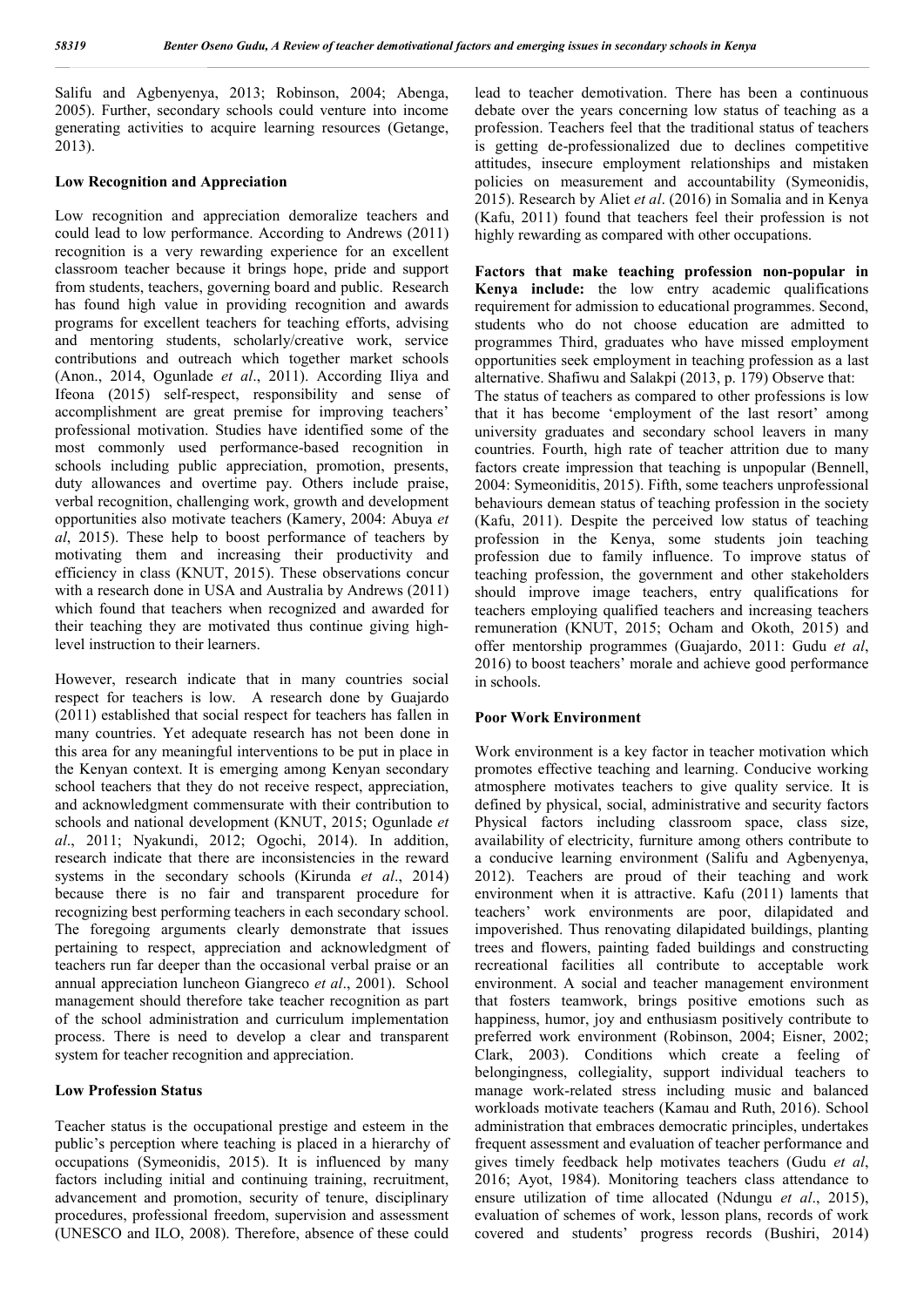enhance teaching effectiveness and motivation. Research indicates that work conditions in secondary schools are not quite favourable (Johari, 2014). Administrative issues such as dishonesty, unfair treatment, setting vague goals, unnecessary policy and stringent rules, distraction, lack of respect, poor organizational structures and interpersonal relationship with staff further demotivate teachers (Hannum *et al*., 2011: Bushiri, 2014). Yet there is little research on how admistrative issues affect teacher motivation in the country. Teachers can be demotivated further when given excessive administrative responsibilities apart from their normal curriculum and cocurriculum duties (Wangui *et al*., 2015). Some of the school duties include being a head of department, boarding master, library services, time-table coordinator, patron of various clubs and societies in the school (Gudu *et al*, 2014; Kamau and Ruth, 2016). This makes teachers work overtime, have high work load, stressed and fatigued. These observations highlight the need for recruitment of more staff and staff counselors in secondary schools in Kenya to help teachers to cope with excessive responsibilities and stress. Student indiscipline also make teachers unhappy. Recent research in Kenya indicates that indiscipline is becoming a serious problem in most secondary schools (Kamau and Ruth, 2016). There has been increased cases of bullying (Oriya, 2005), students refusing to wear proper school uniform and taking punishments (Gudu *et al*., 2016), strikes and general disobedience (Kamau and Ruth, 2016; Daily Nation  $27<sup>th</sup>$  March 2001). This is because of introduction of a new policy that forbids the use of corporal punishment. However, a recent research done in Pakistan by Nawaz and Yasin (2015) found that positive behaviours of students and friendly environment enhance teacher motivation. Johari (2014) concurs that learners' discipline and parents' involvement in school issues increase teacher motivation. Thus, school management should ensure adherence to the school rules and regulations to enhance student discipline.

Security and safety in school environment is known to affect teachers' motivation and commitment especially in countries experiencing war and insurgency over cultural related issues, racism, tribalism and meagre resources (Mijah, 2014). Globally, there has been a growing concern of insecurity and conflicts in secondary schools and this has made many countries to implement School Management Manuals to address this concern (Anon., 2009; MoE, 2008). Kirui *et al*. (2011) described various insecurity issues in secondary schools in Kenya including strikes, arson, theft, fighting, lack of secure and safe school compounds among students. According to Kindiki (2009), 300 secondary schools were closed due to insecurity arising from students strikes. Thus, insecurity is emerging as an important issue in schools. Recently, Cabinet Secretary for Education appointed a commission to consider security and safety students and school property owing to increased incidences of arsons and strikes.

#### **Conclusion**

The review highlights strategies and how to handle emerging issue to enhance teacher motivation and improve quality of teaching and learning for best performance. The most important strategy is for the government and other stakeholders to provide attractive remuneration to meet financial needs of teachers. In cases where there are inadequate funds other strategies such as such enhancement of professional status teacher development opportunities and conducive working environment could be provided to motivate teachers.

The review also found several emerging issues that could influence the implementation of motivational strategies. For instance, unnecessary stringent rules, insecurity, student indiscipline, work related stress, inadequate attention to cultural dynamics and inadequate inclusivity in decision making process further aggravate teacher demotivation. Thus, there is a need for special training for school administrators to be conversant with the current demotivational trends in secondary schools in Kenya and how to handle them. In addition, school administrators are encouraged to use government approved School Management Manuals.

## **REFERENCES**

- Abuya, B. A., Admassu, K., Ngware, M., Onsomu, E. O. andOketch M. 2015. Free Primary Education and Implementation in Kenya: The Role of Primary School Teachers in Addressing the Policy Gap, 1-10. DOI 10.1177/2158244015571488.
- Achoka, J. S. K., Poipoi, M. W. andSirima, L. C. 2011 Motivational Factors Influencing Public Secondary school Teachers to Join the Teaching Profession in Busia District, Kenya. *International Journal of Current Research,*  3(4):059-068.
- Adan, M.A; Orodho, J.A. 2015. Constraints of Implementing Free Secondary Education in Mandera West Sub-County, Mandera County, Kenya. *Journal of Education and Practice* www.iiste.org. ISSN 2222-1735 (Paper) ISSN 2222-288X (Online) Vol.6, No.9, 2015
- Adie, J. W., Duda, J. L. and Ntoumanis, N. 2008. Autonomy Support, basic need satisfaction and optimal functioning of adult male and female sport participants: A test of basic needs theory. *Motiv Emot,* 32: 189-199*.*
- Ahmed, M., Hussein, I., Ahmed, M., Ahmed, S. andUdDin, Q. 2012. A Study of the Factors Affecting the Professional Performance of Teachers at Higher Education Level in Khyer Pakhtu- Khwa. *Academic Research International*, 2(2): 336-341.
- Al-Aamri A.D. 2010. Employee Motivating in Private Organization. Open University of Malaysia. Unpublished Masters Thesis.
- Ali, A. Y. S., Dahie, A. M. andAli, A. A. 2016. Teacher Motivation and School Performance, the Mediating Effect of Job Satisfaction: Surrvey from Secondary Schools in Mogadishu. *Intenternational Journal of Education and Social Science*, 3(1): 24-38.
- Andrews, H.A. 2011. Supporting Quality Teaching with Recognition. Australian Journal of Teacher Education Volume 36 | Issue 12: 59-70.
- Anonymous, 2009. School Management Manual: for rectors of state secondary schools policies, procedures andguidelines on school management issues school management division ministry of education, culture and human resources © august 2009. https://www.google.com/search?client= firefox-b&q=security+%2B+safety+%2B+secondary+ schools+in+Kenya+%2B+cabinet+secretary+%2B+commi ssion+pdf&oq=security+%2B+safety+%2B+secondary+sc hools+in+Kenya+%2B+cabinet+secretary+%2B+commissi on+pdf&gs\_l=psy-ab.3...18443.20894.0.21781.0.0.0.0.0.0. 0.0..0.0....0...1.1.64.psy-ab..0.0.0.BYHZcn0DDj0 . Visited 0n  $14<sup>th</sup>$  August 2017.
- Anonymous, 2014. Benchmark Best Practices: Appreciation andRecognition. White paper series from the collaborative on academic careers in higher education (coache). Harvard Graduate School.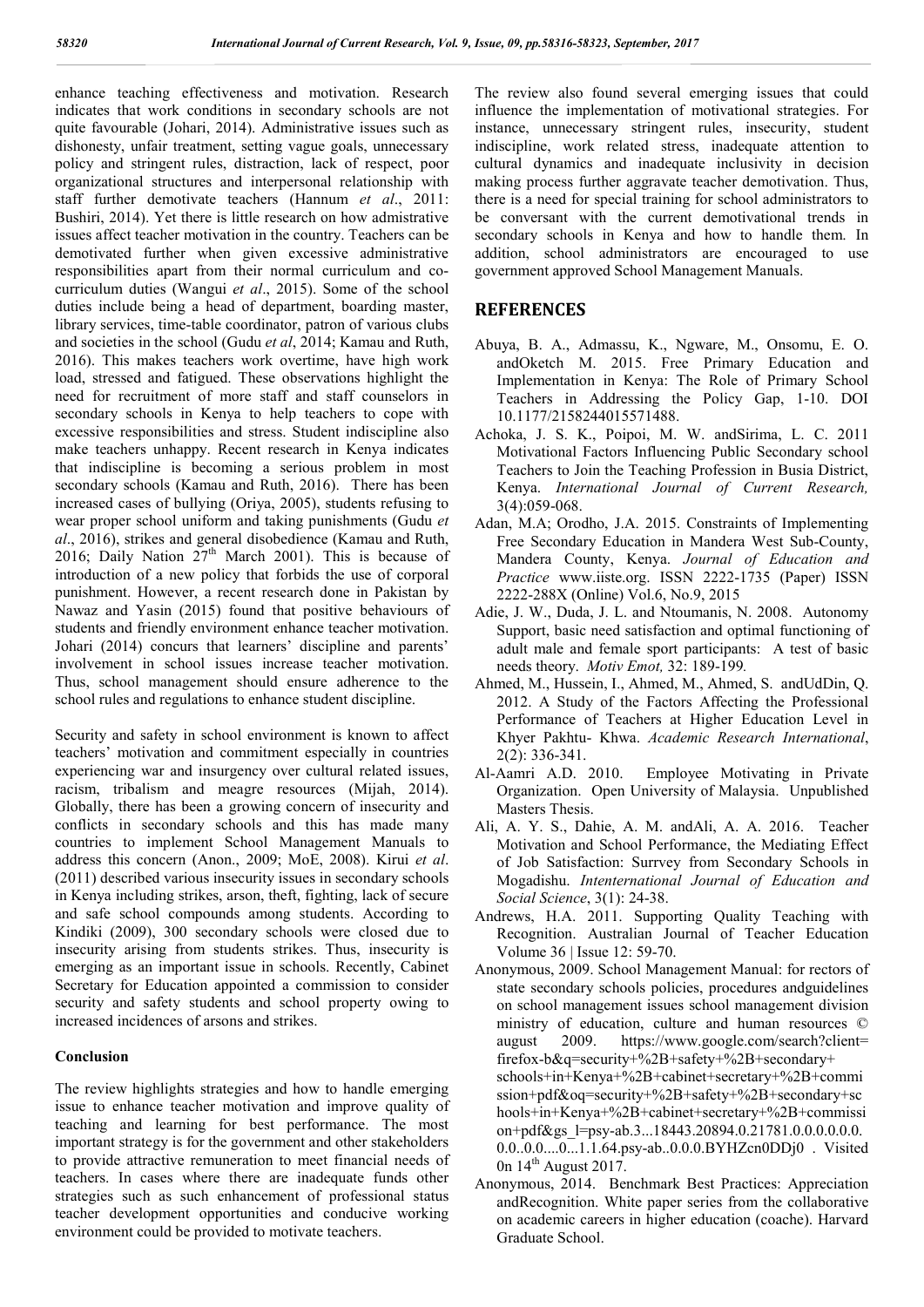- Anonymous, 2016. Future developments and systemic reforms for Kenya's education sector {https://www. oxfordbusinessgroup.com/overview/improving-access-andquality-education-has-been-promoted-key-sector-futuredevelopment-and). Visited 21st July 2017).
- Barasa, C. 2015. Influence Of Teacher Motivational Strategies On Students' Improved Academic Performance In Day Secondary Schools: A Case Of Trans Nzoia West District. M.A Thesis. University of Nairobi.
- Barasa, P. L. 2005. *English Language Teaching in Kenya Policy, Training and Practice*. Eldoret: Moi University Press.
- Benerd, J. W., Shinali, M. C., Marugu, S. W. andThinguri, R. 2014. The Effectiveness of Board of Management in Management of Curriculum Programmes and Instructional Materials of Public Secondary Schools in Kenya. *MERC Global's International Journal of Social Science andManagement*, 1(3): 7s0-79.
- Bennell, P. 2004. Teacher Motivation and Incentives in Sub-Saharan Africa and Asia. Knowledge and Skills for Development.Brighton.
- Borg, S. 2006. *Teacher Cognition and Language Education Research and Practice*. London: Continuum.
- Bramwell, D., Anderson, S. andMundy, K. 2014. Teachers and Teacher Development:A Rapid Review of the Literature. A Joint Initiative Between the Agha Khan Foundation Canada (AKFC) and the Government of Canada, Through the Department of Foreign Affairs, Trade and Development.
- Buckingham, M. 2005. What great managers do. *Havard Business Review,* 3(3): 70-79.
- Burale, W. K. 2010. The Influence of FPE Factors on Learners' Writing Competence in Public Primary Schools in Kimilili Division. Eldoret: Moi University Press Unpublished Master of Philosophy Thesis.
- Cheserek G.J., and Mugalavai, V.K. 2012. Challenges and Reforms Facing Kenyan Education System in the 21st Century: Integrating the Principles of Vision 2030 and constitution 2010. Journal of Emerging Trends in Educational Research and Policy Studies (JETERAPS) 3(4): 471-478 © *Scholarlink Research Institute Journals*, 2012 (ISSN: 2141-6990).
- Clark, R.E., 2003. Fostering the work motivation of Individuals and Teams*. Performance Improvement,* 42 (3): 21-29.
- Cohen, L. Manion, L. and Marrison, K. 2007. *Research Methods in Education*. London: Routledge Falmer.
- Creswell, J. W. 2009. *Research Design: Qualitative, Quantitative and Mixed Methods Approaches*. New Delhi: SAGE Publications, Inc.
- Dolton, P. and Marcenaro Gutierrez, O. D. 2011. If you Pay Peanuts do you get Monkeys? A Cross- Country Analysis of Teacher Pay and Pupil Performance. *Economic Policy*, 26 (55): 5-55.
- Education International 2011. *Policy Paper on Education: Building the Future through Quality Education*. As adopted by the 6th EI World Congress Cape Town 2011.
- Eisner, E. W. 2002. The Kind of Schools We Need. *Phi Delta Kappan*, 83: 576-583.
- Gathumbi, A.W, Mungai, J.M and Hentze, D.L. 2013. Towards Comprehensive Professional Development of Teachers: The Case of Kenya. *International Journal of Process Education* (June 2013, Volume 5 Issue 1).
- Gatsinzi, P., Jesse, R. and Makewa, L. N, 2014. Work and School Related Variables in Teacher Motivation in Gasabo District, Rwanda. *Journal of Education and Training*, 1(2).
- Getange, K.N. 2013. Financing Of Public Day Secondary Schools Education And Its Implications On The Quality Of Learning in Kisii Central District, Kisii County, Kenya. D. Phil., Kenyatta University.
- Giangreco, M.F., Edelman, S.W. and Broer, S.M. 2001. Respect, Appreciation, And Acknowledgment of Paraprofessionals Who Support Students With Disabilities*. The Council For Exceptional Children.* 67, 4: 485-498.
- Gitonga, G.W. 2012. Influence of Teachers' Motivation on Students' Performance in Kenya Certificate of Secondary Education in Public Secondary Schools in Imenti South District Kenya. M.A Thesis, University of Nairobi.
- Guajardo, J. 2011. Teacher Motivation: Theoretical Framework, Situation Analysis of Save the Children County Offices and Recommended Strategies. Save the Children Basic Education Intern, Spring.
- Gudo, C. 2014. Financing higher education in Kenya: Public Private partnership approach. *International Journal of Educational Policy Research and Review* Vol.1 (1), pp. 001-005, January 2014. Available online at http://www.journalissues.org/journals/ijeprr/
- Gudu, B. O, Barasa, P. and Ongondo, C. O. 2016. Navigating the Learner Related Cultural Dynamics in English Language Teaching and Learning in Secondary Schools in Kenya. *International Journal of Current Research*, 8, 6: 33019-33098.
- Gudu, B.O. 2015. Teaching speaking skills in English Language Using Classroom Activities in Secondary School Level in Eldoret Municipality, Kenya. *Journal of Education and Practice*. 6, 39.
- Gurney, P. 2007. Five Factors for Effective Teaching. *New Zealand Journal of Teachers' Work,* 4(2): 89-98.
- Hannum, K.M, Deal, J., Howard, L.L., 2011. Emerging L. L. Marian, N. Stawiski, S., Zane N. and Price, R., Leadership in Non-profit Organizations: Myths, Meaning and Motivations. Greensboro, NC: Center for Creative Leadership.
- Hettiarachchi, S. 2013. English language Teacher Motivation in Sri Lankan Public Schools. *Journal of Language Teaching and Research*, 4 (1): 1-11.
- Huma, E. O. 2014. Influence of Teacher Motivation Strategies on Teacher Retention in British Curriculum Secondary Schools in Langata Division, Nairobi County, Kenya. Catholic University of Eastern Africa. Nairobi: Catholic University Press.
- Ige, A. M., 2014. Strategies for Motivation of Teachers for Effectiveness Amid Universal Basic Education (UBE) Programme Implementation in Nigeria. *European Journal of Academic Essays,* 1(6):28-35.
- Iliya, A. andIfeoma, L. G. 2015. As sessment of Teacher Motivation Approaches in the Less Developed Countries. *Journal of Education and Practice*, 6(22): 10-17.
- Johari, M. 2014. Role of school leadership in motivating teachers: A case study of Ilala Municipality, Dar-Es-Salaam. M.Ed. Thesis. Open University of Tanzania.
- Jwan, J. O. andOng'ondo, C. O. 2011. *Qualitative Research: An Introduction to Principles and Techniques*. Eldoret: Moi University Press.
- Kafu, P. A. 2011. Teacher Education in Kenya: Emerging Issues. *International Journal of Curriculum and Instruction*, 1 (1): 43-52.
- Kamau, D.G. and Ruth 2016. A Critical Analysis of The Implication of School Environment Dynamics of Teachers' Attitude in Public Secondary Schools in Kenya.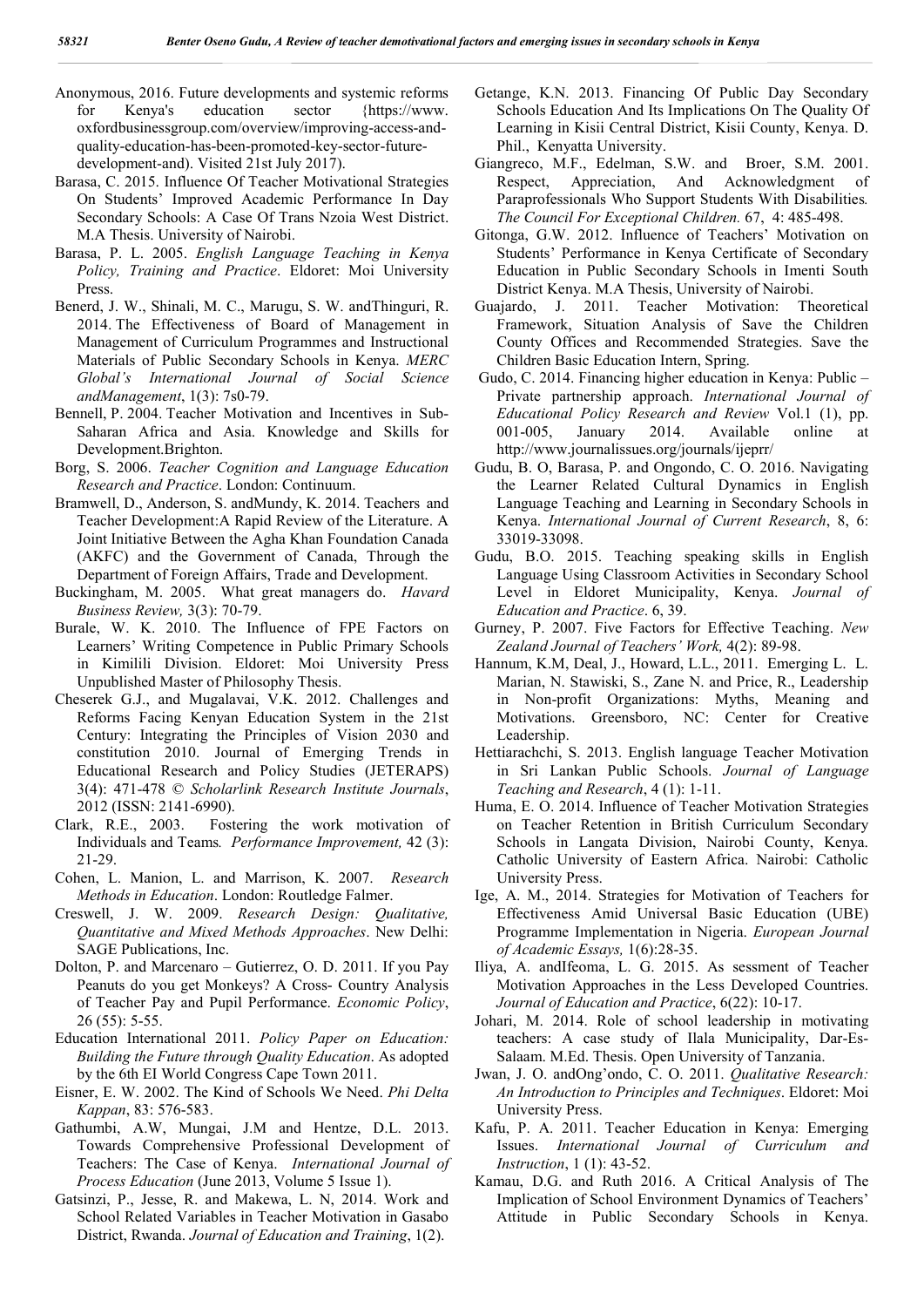*International Journal of Information Research and Review Vol. 03, Issue, 04, Pp. 2216-2219.*

- Kamery, R.H. 2004. Motivation Techniques for Positive Reinforcement: A Review. Allied Academies International Conference: *Proceedings of the academy of Legal, Ethical and Regulatory Issues,* 8 (2): 91-96.
- Kariuki, A.W. K, Ndirangu, M., Sang, A.K. and Okao, E.M. 2014. Secondary School Teachers' Perceptions of the Factors that Influence their Morale and Commitment to Work: A Case of Nakuru District. *International Journal of Innovation and Applied Studies*, V 9 (4): 1589-1597.
- Karue, J andAmukowa, W. 2013. Analysis of factors that lead to poor performance in Kenya Certificate of secondary examination in Embu District in Kenya. *International Journal of Social Sciences 13(1): 92-108.*
- Kindiki, J. 2009. Effectiveness of Communication on Students Discipline in Secondary Schools in Kenya*. Educational Research and Review. 4 (5), 252 – 259.*
- Kinyanjui, G. N. andOrodho, J. A. 2014. Influence of Head Teachers' Leadership Styles on Pupils' Performance in Kenya Certificate of Primary Education Examination in Dagoreti District, Kenya. *Journal of Education and Practice*, 5(18): 64-70.
- KIPPRA, 2007. Strategies for Expanding Access to Secondary Education in Kenya. KIPPRA Policy Briefs No 3/2007.
- Kirui, R.K., Mbugua, Z.K. Sang, A.K. 2011. Challenges Facing Headteachers In Security Management In Public Secondary Schools In Kisii County In Kenya. *International Journal of Humanities and Social Science Vol. 1 No. 15: 228-233*
- Komakech, R. A, andOsuu, J. R. 2014. Students Absenteeism: A Silent Killer of Universal Secondary Education (USE) in Uganda. *International Journal of Education and Research,* 2 (10).
- Koross, K. 2012. History of teachers' strikes since independence. STAR, Wednesday Sep. 03, 2012, 12:00 am
- Kremer, M., Karthik, M., Nazmul, C., Jeffrey, H. andRogers, F. H. 2005. Teacher Absence in India: A Snapshot. *Journal of the European Economic Association*, 3 (2-5): 658.
- Kumbi, H. J. 2015. Teachers' Participation in School Decision Making in Secondary Schools of Arsi Zone A Thesis Submitted to the College of Education and Behavioral Sciences, M.A Thesis. Haramaya University, Ethiopia.
- Kuusisto, A., andHamminmaki- Vartia 2012. Moral Foundation of Kindergarten Teacher's Educational Approach: Self-Reflection Facilitated Educator Response to Pluralism in Educational Context. *Hindawi Publishing Corporation Education Research International.*
- Lisanza, E. M. 2011. What does it mean to learn Oral and Written English language: A Case Study of Rural Kenyan Classroom. D. Phil Dissertation in Graduate College of Unive sity.
- Makori, A. and Onderi, H. 2014. Examining the teaching and learning resources related challenges facing small and medium-sized public secondary schools in Kenya: A comparative analysis. *African Educational Research Journal*. 2(2): 72-84.
- Malechwanzi, J.M, Hong S. and Mbeke, C. 2016. Policies of access and quality of higher education in China and Kenya: A comparative study. International andcomparative education| research article. https://www.cogentoa.com/ article/ 10.1080/2331186X.2016.1201990.pdf*.* Visited 25 July, 2017.
- Manyasi, B. 2002. English Language Teachers' Cognition of the Teaching of Reading for Nationhood. A study of

Secondary School Teachers in Uasin Gishu County in Kenya. Eldoret: Moi University Press Unpublished Doctor of Philosophy Thesis.

- Marakia, W. K, 2014. Teachers strikes and students achievement in secondary schools in bungoma county. M.Sc. Thesis, Kenyatta University Press.
- Maslow, A.H., 1943. A Theory of Human Motivation. *Psychological Review,* 50: 370-396.
- Matoke, Y. K., Okibo, W. B. andNyamongo, D. N. 2015. Determinants of Teacher Motivation in Public Secondary Schools in Masaba South Sub-County, Kenya. *International Journal of Economics, Commerce and Management*. 3(6):139-160.
- Mbui Mijah, E.B. 2014. The State of Security and the Future of Teacher Education in Nigeria: The Role of the Legislature. *International Journal of Humanities and Social Science Vol. 4, No. 12: 126-134.*
- MoE, 2008. Safety Manual for Secondary schools in Kenya. Ministry of Education, 2008.pp66
- Moses W. N., Onsomu, E.N, Muthaka, D. I. 2007. Financing Secondary Education in Kenya: Cost Reduction and Financing Options. APAA/EPAA ISSN 1068-2341, 2007.
- Mulwa, D. M., Kimiti R, P., Kituka, T. M. and Muema, E. N. 2011. Decentralization of Education: the Experience of Kenyan Secondary Schools. Problems of Education in the 21st Century, 30:86-96.
- Musungu, L. L., Achoka, J. S. K. and Nasongo, J. W. 2008. The Motivational Strategies used by Head Teachers in Academic Achievement in Secondary Schools in Vihiga District, Kenya. *Problems of Education in the 21st Century*, 8:79-89.
- Mwaka, M., Nabwire, V. K. andMusamas, J. (Eds) 2014. *Essentials of Instruction: A Handbook for School Teachers*. Eldoret: Moi University Press.
- Mwamba, R. 2005. An Investigation into Factors that Hinder the Instruction of Oral Communication Skills in English Kenyan Secondary Schools: A Case of Kisii District. Eldoret: Moi University Press.
- Mwania, S.M. 2015. Influence Of Teacher Empowerment on Kenya Certificate of Secondary Education Performance in Public Secondary Schools in Kibwezi Sub-County, Kenya. M.SC. Thesis. South Eastern Kenya University.
- Nawaz, N. andYasin, H. 2015. Deteterminants of Motivation in Teachers: A Study of Private Secondary Schools Chain Networks in Behaviour in Bahawalpur. *Journal of Education and Practice*, 6(4): 55-59.
- Ndiku J. M., N. J., Mukasa, S. A andAchoka S. K. J. 2009. Improving Decision Making in Schools Through Teacher Participation. *Educational Research and Review*, Vol. 4 (8): 391-397.
- Nyakundi, T. K. 2012. Factors Affecting Teacher Motivation in Public Secondary Schools in Thika West District, Kiambu County. Kenyatta University Unpublished Masters Thesis. Nairobi: Kenyatta University Press.
- Nyandwi, M.D. 2014. Determinants of poor Academic Performance of Secondary school students in Sumbawanga District, Tanzania. M.A. Thesis. Sokoine University of Agriculture, Morogoro, Tanzania.
- Ogochi, G. 2014. Job Satisfaction and Teacher Effectiveness in Selected Secondary Schools in Transmara West District, Kenya. *Journal of Education and Practice*, 5, (37): 125- 140.
- Ogunlade J.O., Kamonges, W. A. andAbdulkadir A. 2011. Motivational Factors and Teachers Commitment in Public